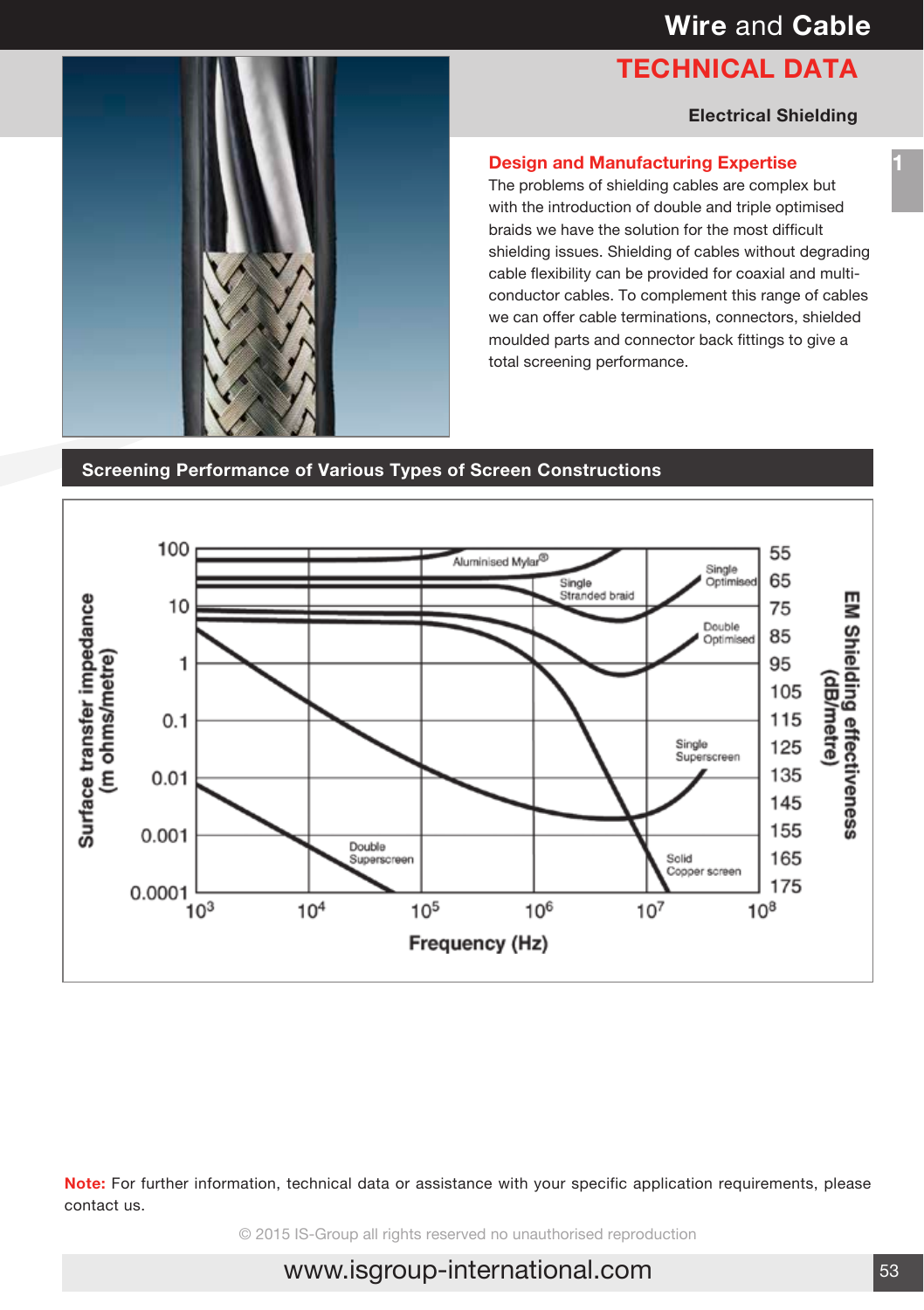# **Wire** and **Cable TECHNICAL DATA**

#### **Wire Bundle Sizing**

## **Multiplication Factors for Wire Bundles with Equal Size Wires**

This table provides multiplication factors for wire bundles of 1 to 61. To determine the approximate diameter of a wire bundle when the wires are all the same size, find the factor for the number of wires in the bundle and multiply the wire diameter by that factor.

### **Calculation of Wire Bundles for Different Size Wires**

To determine the wire bundle diameter when using wires of different sizes, follow these steps:

- **1** Determine the number of wires in the wire bundle.
- **2** Find the diameter of the wires in the Wire & Cable section of this catalogue.
- **3** Calculate the cable bundle outside diameter by using the method shown below.

#### *Example: A bundle of wires containing:*

3 x 44A0111-22 (1.19mm dia.) 5 x 44A0111-20 (1.40mm dia.) 1 x 44A0111-18 (1.65mm dia.)

D = 1.2 √ (3 x 1.19**2** + 5 x 1.40**2** + 1 x 1.65**2**)  $D = 1.2$   $\sqrt{(3 \times 1.4 + 5 \times 2.0 + 1 \times 2.7)}$  $D = 1.2 \sqrt{(4.2 + 10.0 + 2.7)}$  $D = 1.2 \sqrt{(17)}$  $D = 1.2 \times 4.12$  $D = 4.95$ mm



| <b>Number of Wires</b> | <b>Multiplication Factor</b> |
|------------------------|------------------------------|
| $\mathbf{1}$           | 1.00                         |
| $\overline{2}$         | 2.00                         |
| 3                      | 2.16                         |
| $\overline{4}$         | 2.41                         |
| 5                      | 2.70                         |
| 6, 7                   | 3.00                         |
| 8                      | 3.60                         |
| 9, 10, 11, 12          | 4.00                         |
| 13, 14                 | 4.41                         |
| 15, 16                 | 4.70                         |
| 17, 18, 19             | 5.00                         |
| 20, 21                 | 5.31                         |
| 22, 23, 24             | 5.61                         |
| 25, 26, 27             | 6.00                         |
| 28, 29, 30             | 6.41                         |
| 31, 32, 33             | 6.70                         |
| 34, 35, 36, 37         | 7.00                         |
| 38, 39 40              | 7.31                         |
| 41, 42, 43, 44         | 7.61                         |
| 45, 46, 47, 48         | 8.00                         |
| 49, 50, 51, 52         | 8.41                         |
| 53, 54, 55, 56         | 8.70                         |
| 57, 58, 59, 60, 61     | 9.00                         |

© 2015 IS-Group all rights reserved no unauthorised reproduction

# www.isgroup-international.com